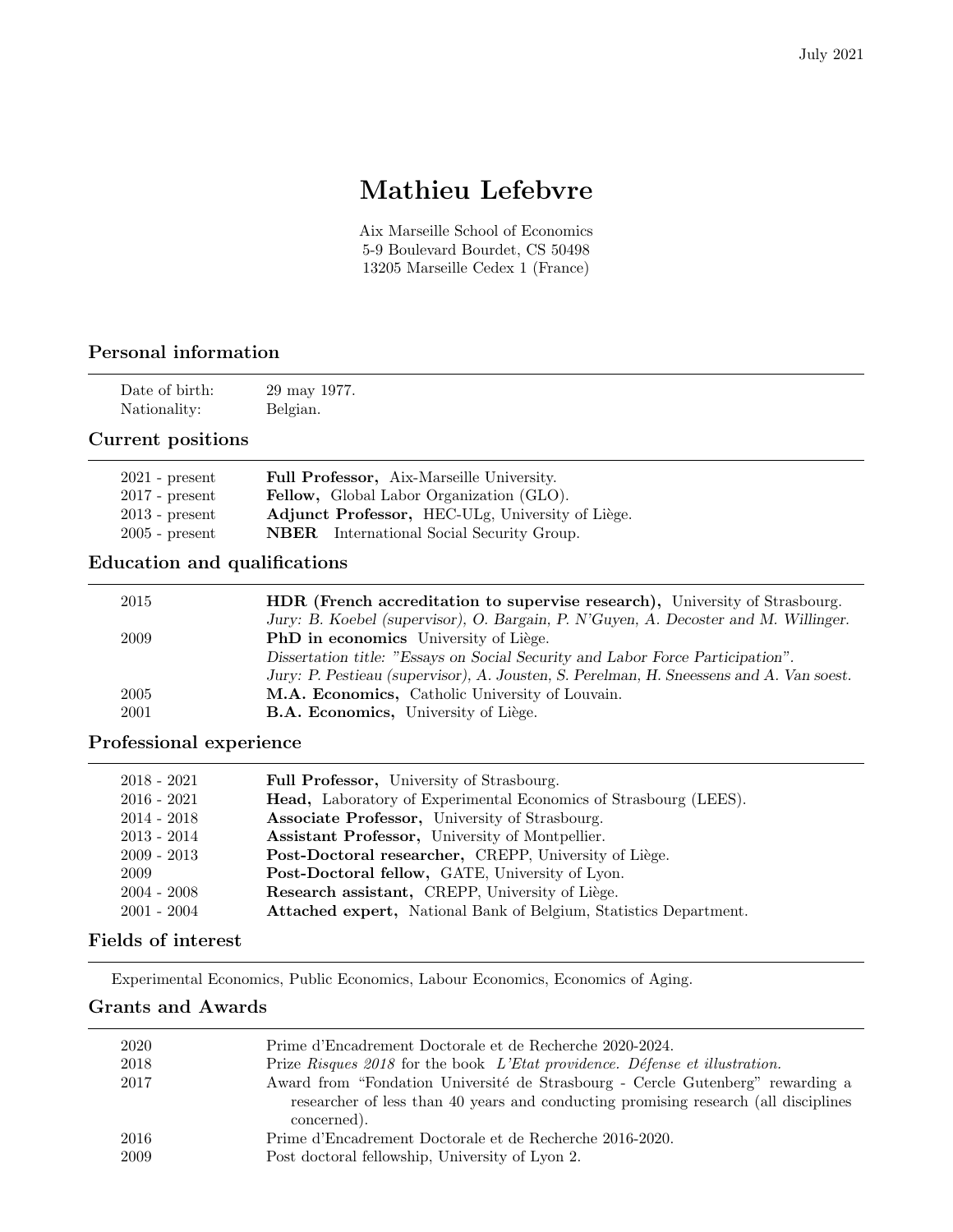#### Scientific responsabilities

| $2016 - 2021$ | <b>Head,</b> Laboratory of Experimental Economics of Strasbourg (LEES).                 |
|---------------|-----------------------------------------------------------------------------------------|
| $2016 - 2021$ | Head (with Stephane Krebs), Research team "Behavior, Incentives and Sustainable         |
|               | Development " at BETA - UMR 7522.                                                       |
| $2018 - 2020$ | Founding member of the Ethics and Research committee, University of Stras-              |
|               | bourg.                                                                                  |
| $2017 - 2020$ | <b>Organizer of the Cournot seminar, BETA - UMR 7522.</b>                               |
| 2016          | Scientific comitee, 65th Congres de l'AFSE, University of Lorraine.                     |
| 2013-2014     | In charge of the young Phd professional insertion, Doctoral school in economics         |
|               | and management, University of Montpellier.                                              |
| 2013          | Co-organizer, Commission "Performance et équité du modèle social belge" at 20th         |
|               | Congrès des économistes belges de langue francaise.                                     |
| 2010-2013     | <b>Organizer,</b> Scientific seminar at the Economics department, HEC-ULG University of |
|               | Liège.                                                                                  |
| 2012          | <b>Organizer,</b> Liège workshop on long-term care, HEC-ULG University of Liège.        |
|               |                                                                                         |

## Scientific expertise

Czech Science Foundation (2020), Université de Paris (2020), ANR (2019), HCERES (2019), European Research Council - ERC (2019), Luxembourg FNR (2019), Research Council of the Université Catholique de Louvain (2017), Social Sciences and Humanities Research Council of Canada (2017), Swiss National Fund for the scientific research - FNS ( 2016, 2017).

#### Other professional activities

| 2015-2021 | Head of the first year of the Master in Insurance and Risk Management,<br>University of Strasbourg.  |
|-----------|------------------------------------------------------------------------------------------------------|
| 2014-2021 | Supervision of internships for students in the Master in Insurance and Risk                          |
|           | Management and in the Master in Macroeconomics and European Poli-<br>cies, University of Strasbourg. |
| 2013-2014 | In charge of the young Phd professional insertion at Doctoral school in                              |
|           | economics and management, University of Montpellier.                                                 |
| 2010-2013 | Organizer of the scientific seminar at the Economics department, HEC-ULG                             |
|           | University of Liège.                                                                                 |
| 2009-2013 | Elected representative member at the management board of the Economics                               |
|           | department, HEC-ULG University of Liège.                                                             |
|           |                                                                                                      |

## Consulting

OECD, World Bank, LISER.

#### Research contracts

| 2018-2020           | PRI: Industrial risk and prevention, CPER Region Lorraine. Role: I.                    |
|---------------------|----------------------------------------------------------------------------------------|
| 2016-2019           | PEPSI: Permanence in economics, social preferences and social interactions: new em-    |
|                     | pirical studies. Investissement d'avenir and University of Strasbourg. Role: PI        |
| 2015                | IDEX exploratory projects, University of Strasbourg. Role: PI                          |
| 2013-2018           | CRESUS: Measuring and mobilizing wealth for a cohesive, inclusive and fair society.    |
|                     | Politique Scientifique Fédérale Belge (BELSPO). In collaboration with Antwerp          |
|                     | University, University of Liège and KU Leuven. Role: I.                                |
| 2010-2014           | EMPOV: Employment and Poverty in a Changing Society. Politique Scientifique            |
|                     | Fédérale Belge (BELSPO). In collaboration with Antwerp University et l'University      |
|                     | of Liège. Role: I.                                                                     |
| 2009-2013           | FLEMOSI: Develop a Tax-benefit Microsimulation Model for Flanders. FIWT Flan-          |
|                     | ders. In collaboration with Antwerp University, University of Liège, Vrij Universiteit |
|                     | Brussels, Essex University et KU Leuven. Role: I.                                      |
| <b>Publications</b> |                                                                                        |

## BOOKS

1. The welfare state in Europe (with P. Pestieau), Oxford University Press, 2018.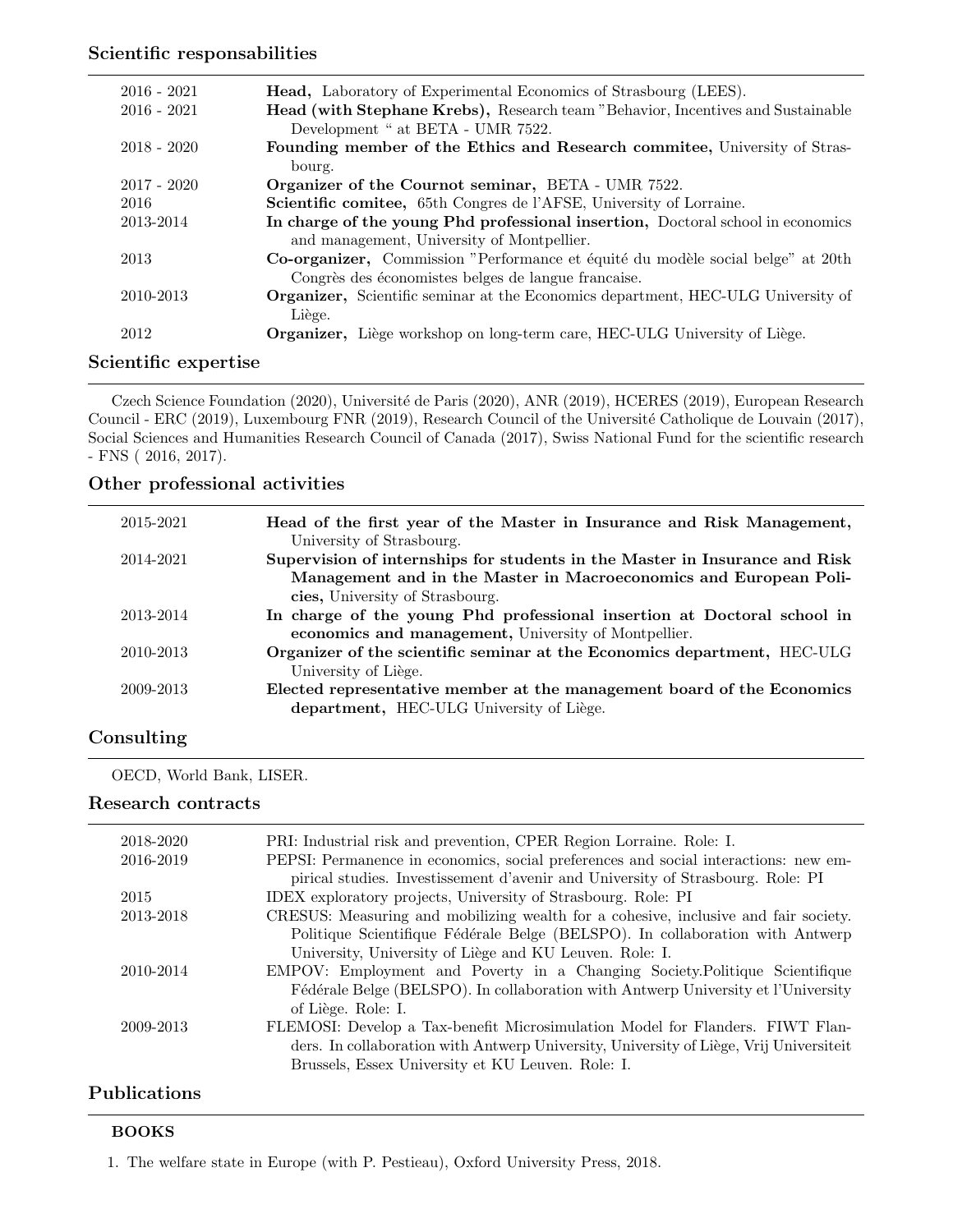- 2. L'Etat-providence, D´efense et illustration (with P. Pestieau), Presses Universitaires de France, Paris, 2017.
- 3. L'Etat-Providence en Europe: Performance et Dumping Social (with P. Pestieau), Collection du CEPREMAP, Editions Rue D'Ulm, Paris, 2012.

#### PEER-REVIEWED PAPERS

- 4. "Knowledge acquisition or incentive to foster coordination ? A real-effort weak-link experiment" (with L. Martin-Bonnel de Longchamp), forthcoming in **Journal of Behavioral Economics for Policy**.
- 5. "Controlling Monopoly Power: A Classroom Experiment" (with G. Attanasi, K. Boun My and A. Guido), forthcoming in Journal of Public Economic Theory.
- 6. "Fiscal decentralization and the performance of higher education institutions: the case of Europe" (with J. Jacqmin), forthcoming in **Empirica**.
- 7. "Social security and household asset holding : new evidence from Belgium" (with S. Perelman), **Journal of** Pension Economics and Finance 19(3), 309-322, 2020.
- 8. "Short- & long-term effects of monetary and nonmonetary incentives to cooperate in public good games: an experiment" (with A. Stenger),  $PLoS$  ONE, 15(1), 2020.
- 9. "Dis moi ce que tu penses de la propriété intellectuelle, je te dirai qui tu es" (with R. Guichardaz, T. Coudert, H. Igersheim, J. Penin), Revue Economique, 60, 909-922, 2019.
- 10. "Missing poor and income mobility" (with P. Pestieau and G. Ponthiere), Journal of Comparative Economics, 47, 330-366, 2019.
- 11. "Spousal and survivor benefits in option value model of retirement: an application to Belgium" (with A. Jousten), Journal of Pension Economics and Finance,  $18(1)$ , 66-87, 2019.
- 12. "Premature mortality and poverty measurement in an OLG economy" (with G. Ponthiere and P. Pestieau), Journal of Population Economics, 32(2)621-644, 2019.
- 13. Effects of gain-loss frames on social preferences (with K. Bounmy, N. Lampach and J. Magnani), **Journal of** the Economic Science Association, 4(2), 99-109, 2018.
- 14. "Inégalités face à la mort et à la dépendance: enseignements à partir de l'enquête SHARE" (with S. Perelman and J. Schoenmackers), Revue Francaise d'Economie, 2, vol. XXXIII, 75-112, 2018.
- 15. " FGT Poverty Measures and the Mortality Paradox: Theory and Evidence" (with P. Pestieau and G. Ponthiere), **Review of Income and Wealth**,  $64(2)$ ,  $428-458$ ,  $2018$ .
- 16. "La mortalité selon le revenu: estimation à partir de données européennes" (with M. Blaise), Revue Francaise d'Economie, 1, vol. XXXIII, 2018.
- 17. "Does sector-specific experience matter? The case of European higher education ministers" (with J. Jacqmin), Research Policy, 45(5), 987-998, 2016.
- 18. "Common components of risk and uncertainty across contexts and domains: evidence from 30 countries" (with F. Vieider, R. Bouchouicha, T. Chmura, R. Hakimov and P. Martinsson), **Journal of the European** *Economic Association*,  $13(3)$ ,  $421-452$ ,  $2015$ .
- 19. "Tax Evasion and Social Information: An Experiment in Belgium, France and the Netherlands" (with P. Pestieau, A. Riedl and M.C. Villeval), *International Tax and Public Finance*, 22(3), 401-425, 2015.
- 20. "Risk Taking of Executives under Different Incentive Contracts: Experimental Evidence" (with F. Vieider), Journal of Economic Behavior and Organisation, 97, 27-36, 2014.
- 21. "Le modèle social européen : performance et équité " (with P. Pestieau and G. Ponthière), Revue Francaise  $d'Economic$ , 4, vol. XXIX, 2014.
- 22. "Mortalité différentielle et pauvreté par âge" (with P. Pestieau and G. Ponthière), Revue Francaise d'Economie, 4, vol. XXIX, 173-196, 2014.
- 23. "La fraude fiscale en Belgique" (with S. Perelman and P. Pestieau), Reflets et Perspectives de la Vie Economique, 1, vol. LIII, 113-122, 2014.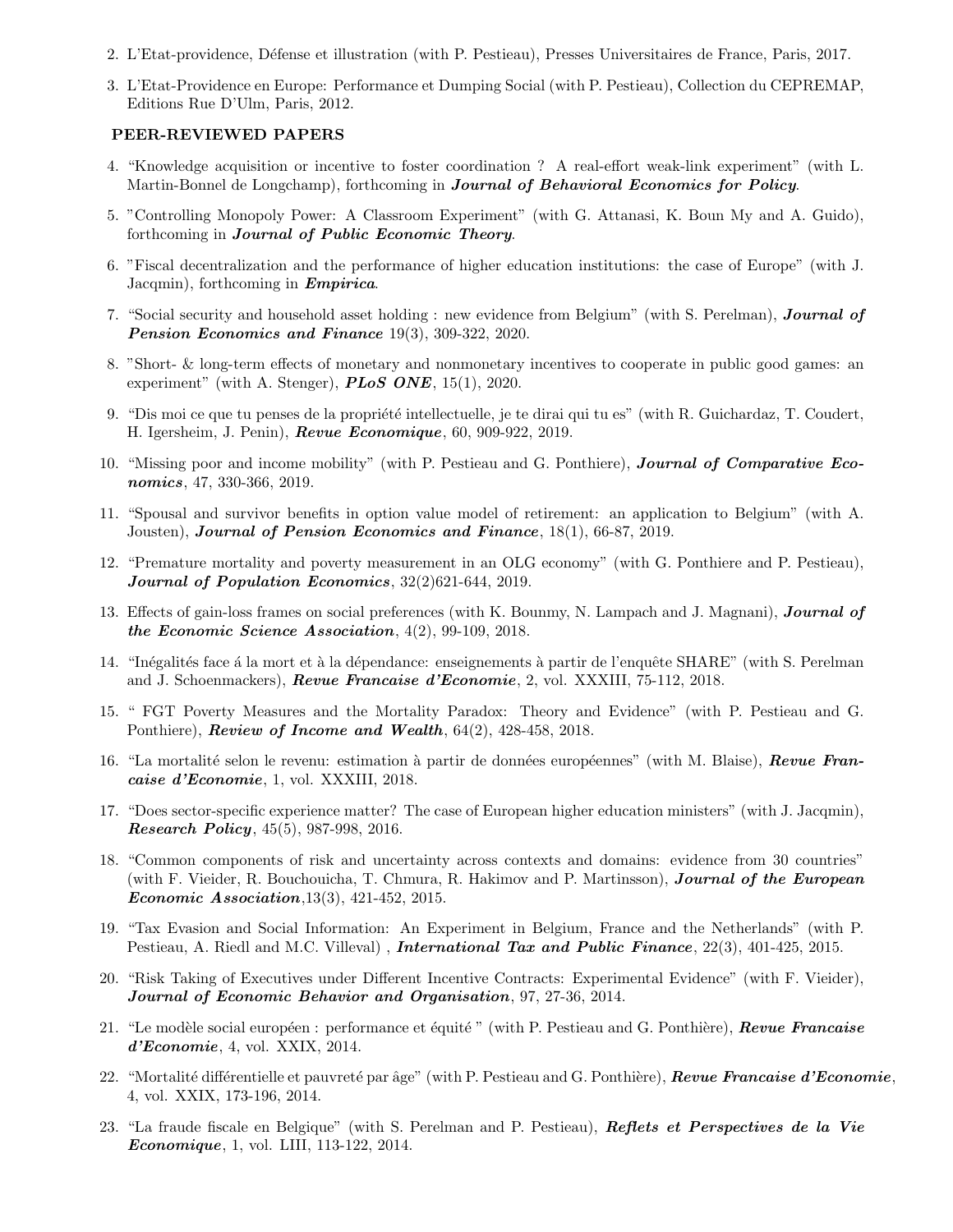- 24. "Reining in Excessive Risk Taking by Executives: The Effect of Accountability" (with F. Vieider), Theory and Decision, 75(4), 495-517, 2013.
- 25. "Retirement Incentives in Belgium: Estimations and Simulations Using SHARE Data" (with A. Jousten), De Economist,  $161(3)$ ,  $253-276$ ,  $2013$ .
- 26. "Measuring Poverty without the Mortality Paradox" (with P. Pestieau and G. Ponthière), Social Choice and Welfare,  $40(1)$ ,  $285-316$ ,  $2013$ .
- 27. "Social Security and Retirement: the Relationship between Workers, Firms and Governments", Annals of Public and Cooperative Economics, 84(1), 43-61, 2013.
- 28. "Les attitudes sont-elles différentes face à la fraude fiscale et à la fraude sociale?" (with P. Pestieau, A. Riedl and M.C. Villeval), *Economie et Prévisions*, 202-203, 147-166, 2013.
- 29. "A Structural Model for Early Exit of Older Men in Belgium" (with K. Orsini), *Empirical Economics*, 43(1), 379-398, 2012.
- 30. "Unemployment and Retirement in a Model with Age-Specific Heterogeneity", LABOUR: Review of Labour Economics and Industrial Relations, 26(2), 137-155, 2012.
- 31. "The Ratio Bias Phenomenon: Fact or Artifact?" (with F. Vieider and M-C. Villeval), Theory and Deci $sion$ , 71(4), 615-641, 2011.
- 32. "Pauvreté et mortalité différentielle chez les personnes âgées" (with P. Pestieau and G. Ponthière), Reflets et Perspectives de la Vie Economique, 4, vol. L, 45-54, 2011.
- 33. "Mesurer et comparer le bien être des personnes âgées dans l'UE", Revue Francaise d'Economie, 1, Vol. XXV, 213-227, 2010.
- 34. "Incentive Effects on Risk Attitude in Small Probability Prospects" (with F. Vieider and M.C. Villeval), Economic Letters, 109(2), 115-120, 2010.
- 35. "On the Convergence of Social Protection Performance in the European Union" (with T. Coelli and P. Pestieau), *CESifo Economic Studies*, 56(2), 300-322, 2010.
- 36. "La retraite anticipée des salariés en Belgique" (with K. Orsini and A. Paszukiewicz), Revue Economique, vol.60, 777-785, 2009.
- 37. "Retraite et chômage: les jeunes bénéficient-ils des préretraites?", Reflets et Perspectives de la Vie Economique, 3, vol. XLVII, 7-16, 2008.
- 38. "Les Effets Redistributifs des Systèmes de Retraite en Europe", Revue Francaise d'Economie, 2, Vol. XXII, 57-80, 2007.
- 39. "The Generosity of the Welfare State Towards the Elderly" (with P. Pestieau), Empirica, 33(5), 351-360, 2006.

#### PAPERS IN VOLUMES

- 40. Panorama de l'exp´erimentation en ´economie (avec H. Igersheim), in C. Allamel-Raffin, L. Soler and J-L  $Gangloff, L'experimentation scientific que. Panorama sur l'expérimentation scientific que dans les$ sciences de la nature et les sciences humaines et sociales, ISTE publisher, fortchoming.
- 41. "Social security in Belgium: An analysis of four decades of change" (with A-L Fraikin and A. Jousten), in C. Coile and A. Borsch-Supan, Social Security and Retirement around the World: reforms and retirement incentives, University of Chicago Press and NBER, 2020.
- 42. "Les incitations au départ à la retraite: Evolutions et défis" (with A-L Fraikin and A. Jousten), in V. Vandenberghe et al., L'emploi et ses nouveaux défis, Editions Université Ouverte, 2019.
- 43. "Older men's labor force participation in Belgium" (with A. Jousten), in C. Coile, K. Milligand and D. Wise, **Social Security and Retirement around the World: working longer**, University of Chicago Press and NBER, 2019.
- 44. "Productivity and Performance in the Public Sector" (with S. Perelman and P. Pestieau), forthcoming in E. Griffel, K. Lovell and R. Sickles, Oxford Handbook of Productivity Analysis, Oxford University Press, 2018.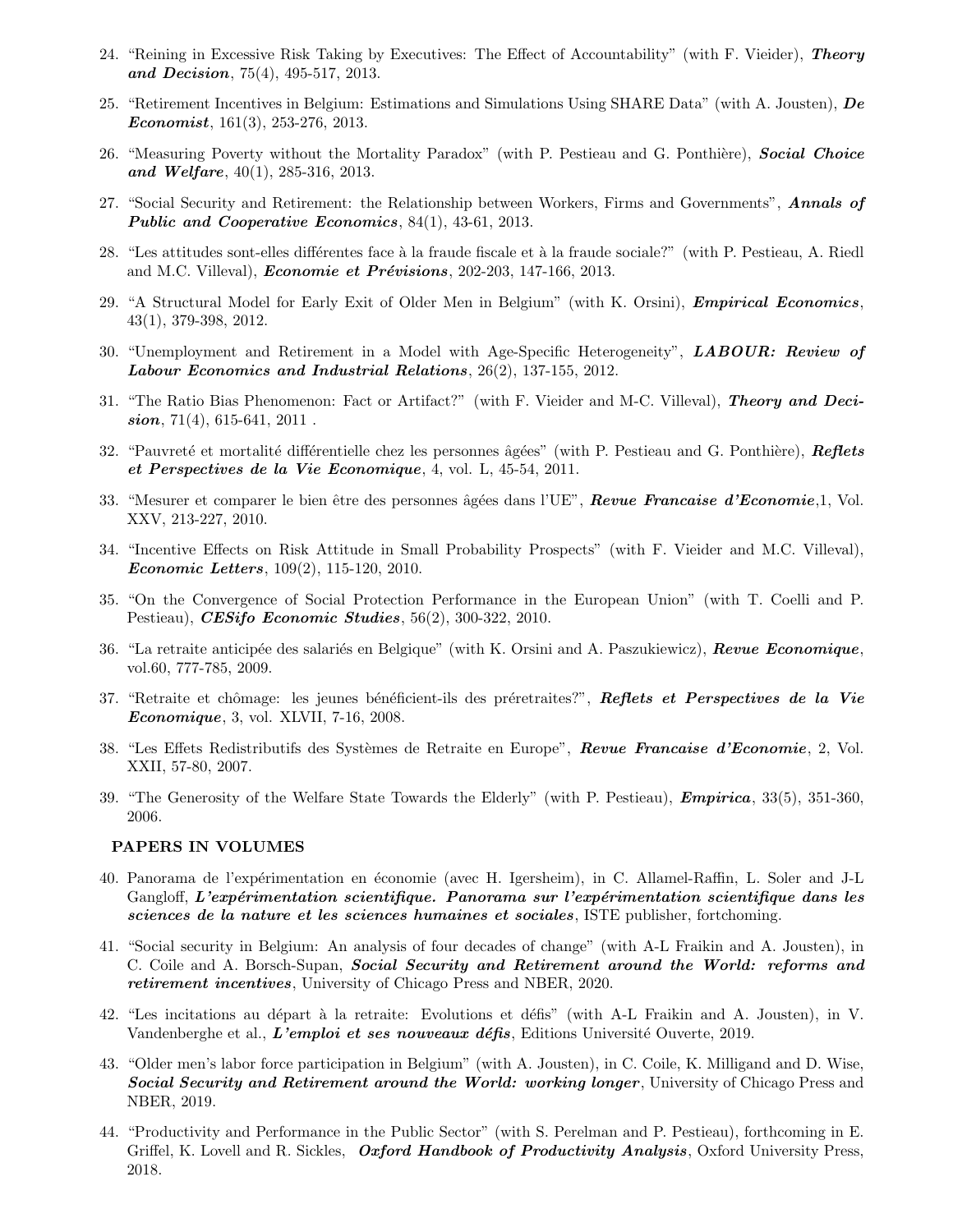- 45. "Work capacity and longer working lives in Belgium" (with A. Jousten), in D. Wise, **Social Security and** Retirement around the World: The Capacity to Work at Older Ages, University of Chicago Press and NBER, 2017.
- 46. "Health status, Disability and retirement incentives in Belgium" (with A. Jousten and S. Perelman), in D. Wise, Social Security and Retirement around the World: Disability Insurance Programs and Retirement, University of Chicago Press and NBER, 2016.
- 47. "Disability in Belgium. There is More than Meets the Eye" (with A. Jousten and S. Perelman), in D. Wise, Social Security and Retirement around the World: Historical Trends in Mortality and Health, **Employment, and Disability Insurance Participation and Reforms**, University of Chicago Press and NBER, 2012.
- 48. "The Effects of Early Retirement on Youth Unemployment: The Case of Belgium" (with A. Jousten, S. Perelman and P. Pestieau), in J. Gruber and D. Wise, Social Security and Retirement around the World: the Relationship to Youth Unemployment, University of Chicago Press and NBER, 2010.
- 49. "An Ageing Burden Indicator" (with S. Perelman), in B. Marin and A. Zaidi, eds., Mainstreaming Ageing. Indicators to Monitor Sustainable Policies, European Centre Vienna, Ashgate, 2007.
- 50. "The Social Protection of the Elderly: Comparison of Two Indicators of Generosity" (with P. Pestieau), in B. Marin and A. Zaidi, eds., *Mainstreaming Ageing. Indicators to Monitor Sustainable Policies*, European Centre Vienna, Ashgate, 2007.

#### OTHER PUBLICATIONS

- 51. Etat providence et fractures sociales. Nouveaux défis (with P. Pestieau), Regards Economiques, 152, 2019.
- 52. "Faut-il désespérer de l'Etat-providence? "(with P. Pestieau), Risques. Les cahiers de l'assurance, 114, 2018.
- 53. "La performance de l'Etat-providence européen. Quel enseignement pour la Belgique?" (with S. Perelman and P. Pestieau), Regards Economiques, 93, 2011.
- 54. "The Changing face of disability insurance" (with A. Jousten and S. Perelman), Vox, 2011.
- 55. "Literature Review on the Redistributive Effects of Pension Systems" (with S. Grammenos S. Perelman and P. Pestieau). EC report, CESEP, Brussels, 2006.
- 56. "Faut-il un ou plusieurs indicateurs d'exclusion sociale?" (with S. Perelman and P. Pestieau). Revue Belge de Sécurité Sociale, 1, 59-76, 2005.

## Unpublished papers

- "The redistributive Impact of Pension Systems in Europe: a Survey of Evidence", LIS working papers 457, 2007.

- "Population Ageing and Consumption Demand in Belgium", CREPP working paper 2006/04.

- "Social Security in Belgium: Distributive Outcomes" (with A. Jousten, S. Perelman and P. Pestieau), IZA discussion paper 1486, 2005.

- "Raising the age of Retirement: an Example of Political Ratchet Effect" (with S. Perelman , P. Pestieau and J.P. Vidal), unpublished, 2005.

#### Invited and conference presentations

2021: GAEL seminar (Grenoble), Behavioral Economics seminar CEEM (Montpellier), CRED seminar (Paris 2), FETS seminar, workshop "Learning through experiments" (University of Luxembourg), LAGV 2021. 2020: AMSE seminar.

2019: Congrès des économistes Belges de langue francaise (Charleroi), INED workshop Family and Pensions, CORE Belgian-Japanese workshop in Public Economics, University of Freiburg seminar, LAGV 2019, APET 2019, ECINEQ 2019, ESA 2019, NBER International Social Security Working Group Meeting (Barcelona), MAIF Strasbourg.

2018: PSE economics and psychology seminar, ETHICS seminar (Lille), CREM seminar (Rennes), GATE-CNRS (University of Lyon), LAGV 2018, ASFEE 2018, NBER International Social Security Working Group Meeting (Munich).

2017: ASFEE (Rennes), LAGV 2017, NBER International Social Security Working Group Meeting (Venice),